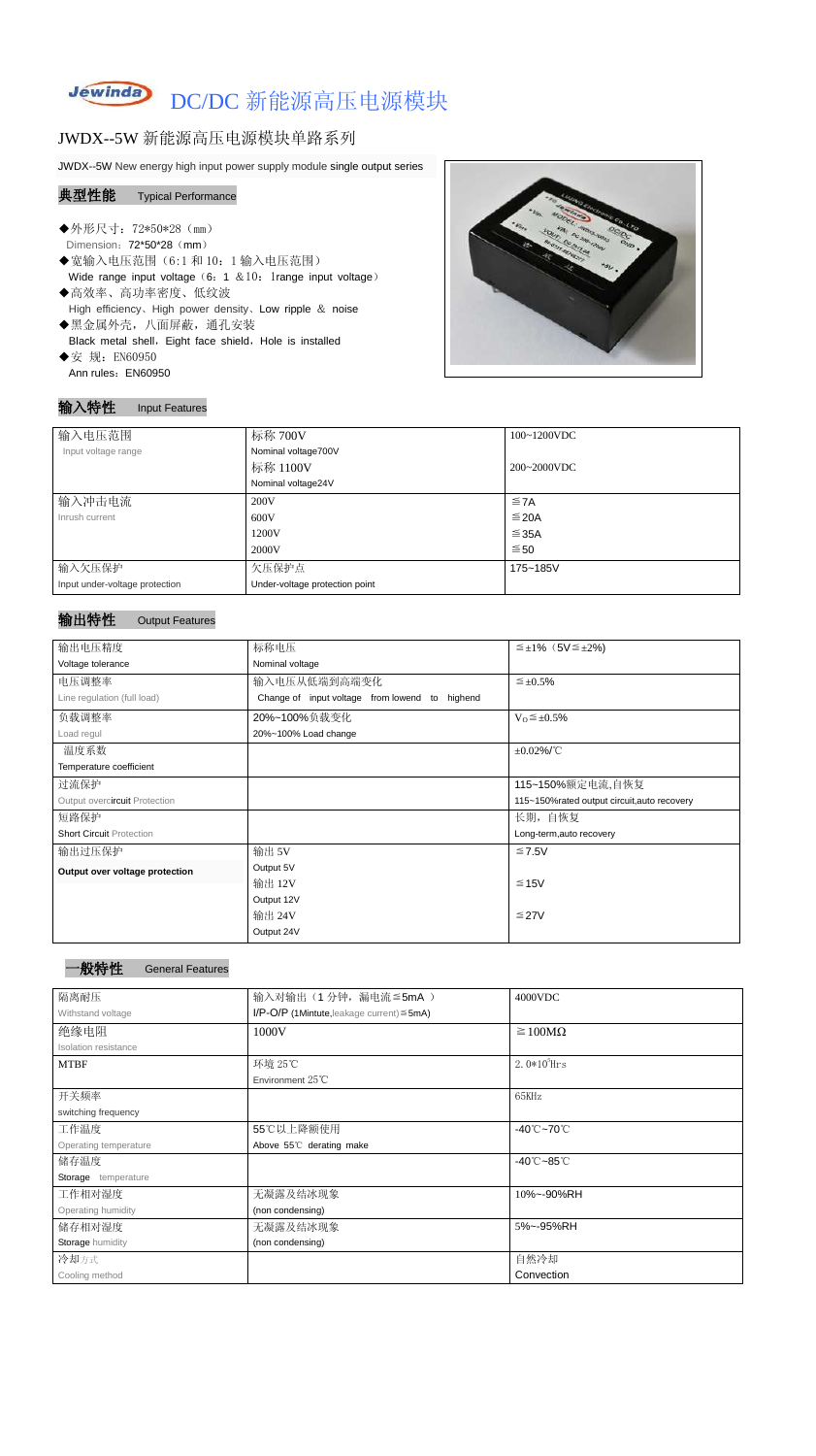

#### Product selection

注:因篇幅有限,以上只是部分产品列表,若需列表以外产品,请与本公司销售部联系。 输出纹波噪声(峰-峰值)的测量,请参照模块测试说明中介绍的方法进行。

Note:Due to space limitations ,the above list is only for some products, If other than a list of products, please contact the Company's sales department. Output ripple noise measurement (peak - peak), please refer to the module test notes method is introduced.

#### 封装尺寸图 MechanicalData



管脚定义 Pin Assignments

典型曲线 Typical curve





#### Derating curve **Efficiency** curve



| 产品型号                | 输入电压范围        | 输出电压           | 输出电流           | 纹波噪声        | 效率         |  |
|---------------------|---------------|----------------|----------------|-------------|------------|--|
|                     | Input voltage | Output voltage | Output current | R & N       |            |  |
| Model<br>No.        | $V_{in}$      | $\rm V_{O}$    | $I_{\rm O}$    | $V$ (p-P)mV | Efficiency |  |
| JWDX5-700S5         |               | 5V             | 1.00A          | 80          | 74%        |  |
| JWDX5-700S12        | $100 - 1200V$ | 12V            | 0.42A          | 100         | 77%        |  |
| <b>JWDX5-700S24</b> |               | 24V            | 0.21A          | 120         | 80%        |  |
| JWDX5-1100S5        |               | 5V             | 1.00A          | 80          | 75%        |  |
| JWDX5-1100S12       | $200 - 2000V$ | 12V            | 0.42A          | 100         | 78%        |  |
| JWDX5-1100S24       |               | 24V            | 0.21A          | 120         | 80%        |  |

| $\mathbf{D}$ <sub>1</sub> | D <sub>2</sub><br>$\overline{ }$ | D <sub>2</sub> | $\mathbf{p}_A$             | D <sub>5</sub><br>ு. | P <sub>6</sub> | D7        | P <sub>8</sub> |
|---------------------------|----------------------------------|----------------|----------------------------|----------------------|----------------|-----------|----------------|
| NP                        | $V$ in+                          | Vin-           | $\mathbf{v}_{\mathrm{O+}}$ | <b>NP</b>            | <b>GND</b>     | <b>NP</b> | <b>GND</b>     |